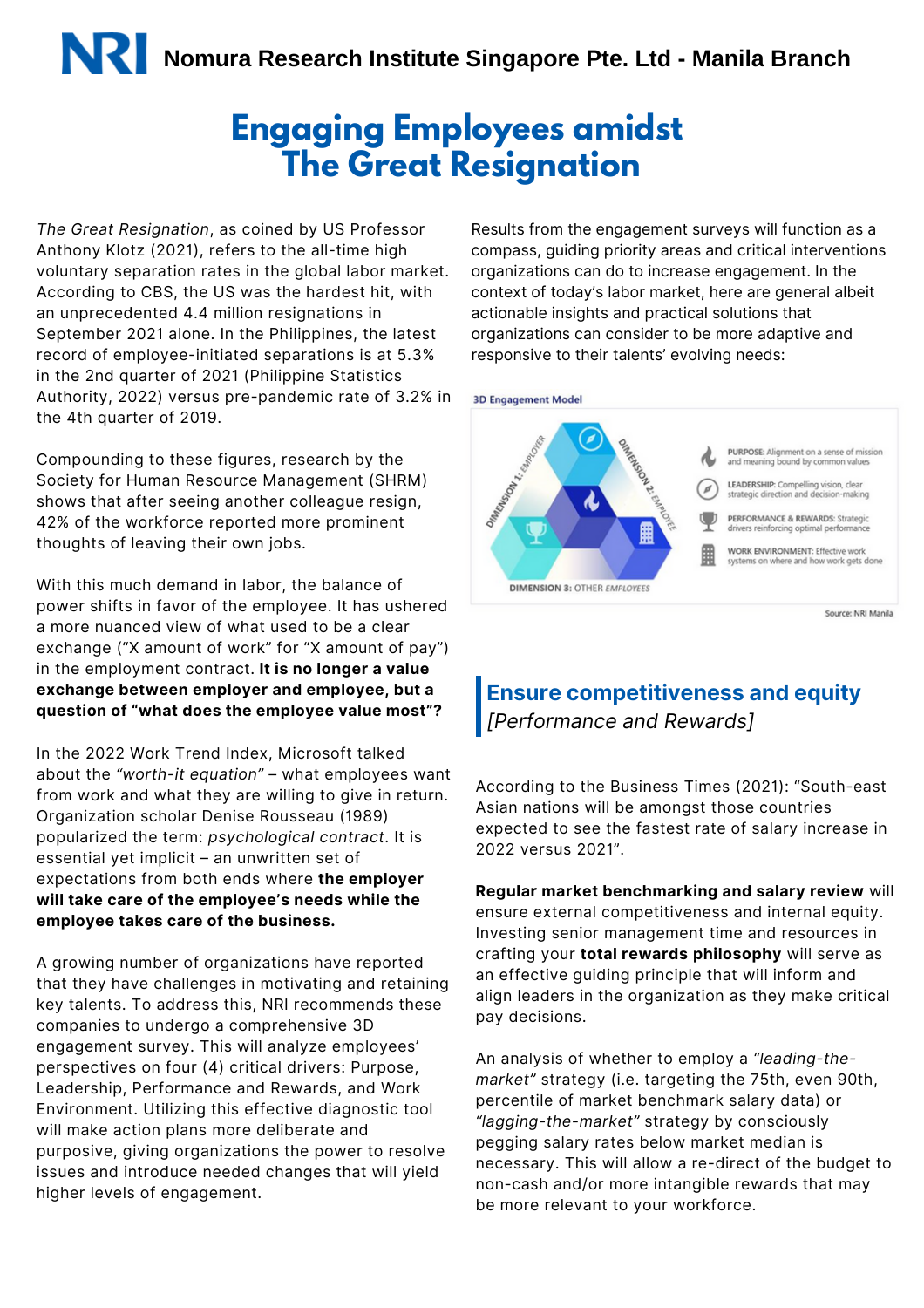# **Nomura Research Institute Singapore Pte. Ltd - Manila Branch**

Businesses who can invest more and want to take advantage of the situation where competitors may still be recovering, can consider the *"Lead-and then-Lag approach".* NRI can guide you in aging the market salary data to drive talent attraction and motivation, and then gradually taper it down to approximate market rates once aggressive business and talent management goals have been met.

Part of maintaining good pay management practices is to follow the **"3P-principle"**. This is where we establish the right pay for every *Position*, incentivize right standard of *Performance*, and acknowledge technical or leadership maturity of certain must-keep talents by providing a premium to the right *People* who demonstrate the targeted skills and expertise.

Beyond monetary rewards, there are other intangible factors that could be as, if not more, effective in driving engagement.



Source: NRI Manila

#### **Offer flexibility and freedom over where they work** *[Work Environment]*

In a recent study of WeWork and Workplace Intelligence, it is interesting to note that **75% of employees are willing to trade at least one major benefit** (i.e. healthcare, paid leaves, company car) **for freedom to choose where they work, how they work and with whom they work**. This opens the discourse on alternative work arrangements such as remote / virtual work, hybrid office setup, and other such measures. Though the unanticipated workfrom-home setup in 2020 has brought about blurring of personal and professional boundaries in 2021, many have learned to adjust and figured out a way to manage and integrate both work and life demands. This has, in fact, upended the idea of work-life balance. **Employees are no longer seeking to find balance between work and life; they have come to the realization that work is indeed just a part of life.** From "cash-is-king" to "choice-is-king" perspective, Forbes magazine presented a trend that emphasizes on the power of a flexible benefits plan in tapping into the unique value proposition appealing to the unique needs of an individual. As employees are often at different stages of life, there is less merit in setting up a one-size-fits-all benefits plan. This allows smaller companies to offer a wide array of employee perks, while keeping within their allocated budget. Employees, on the other hand, can gain more control and flexibility to enjoy benefits that matter most to them.

#### **Grow meaning-making leaders** *[Purpose and Leadership]*

As we redefine the boundaries of the workplace, the need for engaging leadership intensifies. The lack of face-toface time and organic, spontaneous (hence more authentic) personal interactions can bring about unwarranted distance, not just physically and socially, but also emotionally. This emotional attachment or what is known in Organizational Psychology as "affective commitment" is what we need to ignite to deepen employee engagement. An employee with high affective commitment will choose to stay despite an offer for a higher role or pay (Janssens, 2003). Workers with affective commitment internalize the company's objectives and take it personally when the company does not meet them. They feel that the company's successes are equivalent to their own.

Now, how do we harness this level of commitment and engagement in the workforce?

Underpinning The Great Resignation is yet another movement dubbed by LinkedIn CEO, Ryan Roslansky, as The Great Reshuffle. This refers to the millions of people leaving their jobs in search for more meaning, fulfillment, and value for their expended time and energy.

It is this sense of purpose that leaders need to inspire within their respective teams. It is a skill to learn how to derive meaning in the most mundane tasks and practice the art of storytelling to awaken passion. Leaders can learn how to tap into emotion and build connection that will strengthen employees' alignment with the company's vision and direction. Investing in leadership development programs such as coaching and mentoring, not simply effective management skills, can help grow such meaning-making leaders that will aid in strengthening workers' affective commitment.